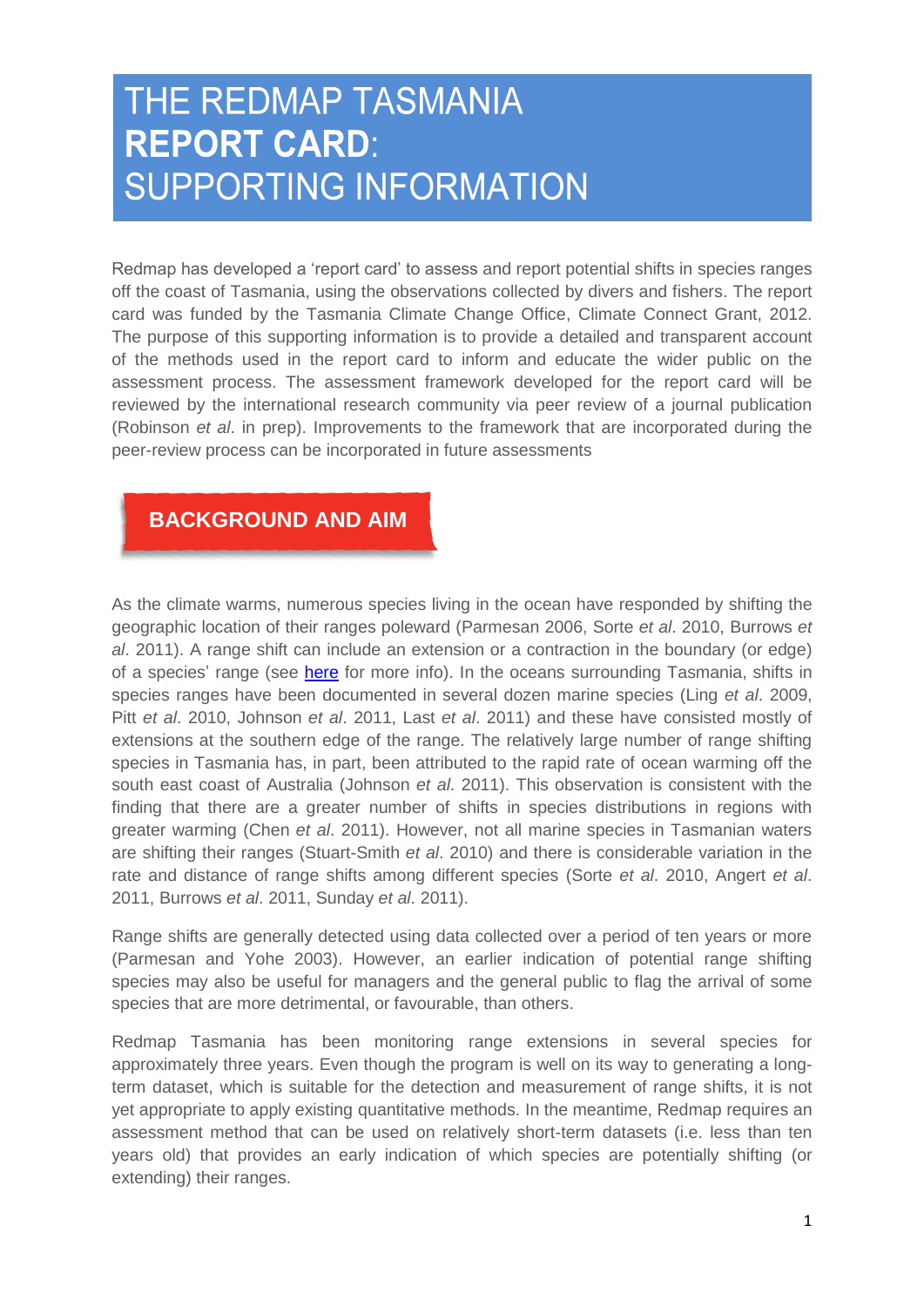Due to an absence in existing assessment methods, a framework for assessing potential range shifts in Redmap species was developed by a working group that included 21 contributors with expertise in one or more of the following areas: biodiversity; marine ecology and assessment of species range shifts; data management; natural resource management; and/or science communication. The aim of the working group was to develop an assessment framework that was (1) rapid; (2) repeatable and transparent; (3) had few data requirements; (4) was relatively robust to sampling biases; (5) could cope with variable levels of information on both current data and knowledge of historical range boundaries; (6) considered imperfect detection; (7) incorporated diverse data sources and; (8) could include species that have natural variability in their range boundary (i.e. due to migratory behaviour).

### **THE ASSESSMENT PROCESS**

#### **Study area and data**

Redmap started monitoring potential range-shifting species in waters around Tasmania in December 2009 (Figure 1) and additional species were added to the list in 2012. The list of potential range-shifting species was formulated through extensive discussions with fishers, divers, managers and scientists on species they had observed in novel locations in recent years. Several of these species have been assessed and classified as range shifting in recent and relatively independent evaluations (see Last *et al*, 2011; Ling *et al*, 2009).

**Figure 1. The study area off the east coast of Tasmania with four frequently used southern reference points for reporting sightings of species: (1) In Bass Strait, (2) South of Flinders Island, (3) South of St Helens, (4) South of Maria Island. Note some species were included in southern reference point locations for presentation purposes. For a full list of reference points see Robinson** *et al* **(in prep).** 



In November 2012 Redmap commenced its report card project and at the same time expanded its monitoring to include all states in Australia. We confined our analysis to data collected on the east coast of Tasmania between December 2009 and October 2012 where approximately three years of data had been collected. The assessment was limited to the east coast of Tasmania (Figure 1) because there were a very small number of Redmap sightings on the west coast due to fewer people living on that side of the state. There was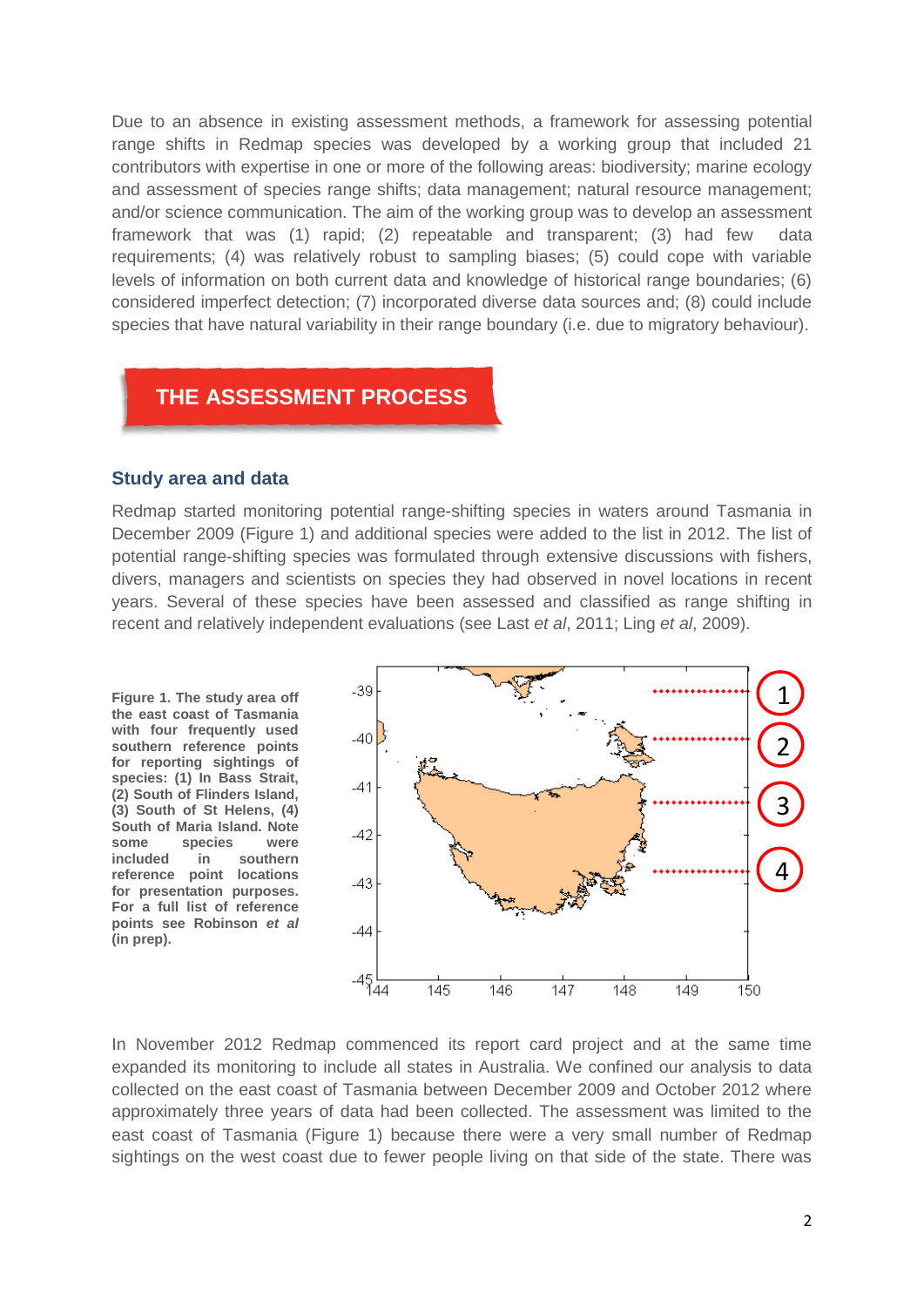also less information on species historical ranges (i.e. the southern reference point) on the west relative to the east coast.

Southern reference points (also referred to as a "log it" points on the Redmap species- see [redmap.org.au/species\)](file:///C:/Users/lucindar/Documents/redmap%20temp/report%20card/supporting%20information/redmap.org.au/species) are used by Redmap to represent the southern edge of a species range as known in December 2009 and defined which data were out of range after this time period (Figure 1). A southern reference point was established for each species using information from scientific sources (i.e. journals, books and websites) on the species historical ranges, in conjunction with geographical landmarks that were easy for fishers and divers to recognise in the field without a GPS (e.g. towns such as St. Helens).

Only sightings that were "out of range" (i.e. south of the southern reference point) and verified with a photo by an expert scientist (i.e. "photo verified") were included in the assessment. Additionally, to minimise potential biases in sampling, towards a particular species, time and/or location, we removed duplicate records from the same observer, day and location.

To increase the number of observations and rigour of our assessment, a number of different data sources were included in conjunction with the Redmap dataset, e.g. fisheries data (both catch and independent) and scientific survey data.

Two sources of catch data were included. The primary source was from the Tasmanian octopus fishery that included 24 sightings of *Octopus tetricus* from a single fisher"s records. The second data source was a single presence sighting from a scientific survey that reported the puerulus (i.e. a very early life stage) of eastern rock lobster (*Sagmariasus verreauxi*). This is not technically fisheries catch data, but has been grouped with the catch data as there was only one sighting (Table 1).

|                                                | <b>TOTAL NO.</b><br><b>OUT OF</b><br><b>RANGE</b><br><b>SIGHTINGS</b> |
|------------------------------------------------|-----------------------------------------------------------------------|
| <b>DATA SOURCE</b>                             | 2009-2012                                                             |
| <b>Fisheries catch data</b>                    | 25                                                                    |
| <b>IMAS</b> scientific survey data             | 55                                                                    |
| Redmap citizen science data                    | 55                                                                    |
| <b>RLS survey data using trained</b><br>divers | 5                                                                     |
| Total                                          |                                                                       |

**Table 1. Number of sightings from each data source used in the potential range shift assessment**

Scientific survey data collected in Tasmania by the Institute for Marine and Antarctic Studies (IMAS) and the Reef Life Survey (RLS) program were also included (for further details on data collection methods see [Edgar and Barrett 1999,](#page-8-10) [Edgar and Stuart-Smith 2009\)](#page-8-11).

Theses scientific surveys (i.e. IMAS and RLS) collect abundance data on species (i.e. the total number of individuals sighted is counted in each sample). This differs from Redmap data where the presence of a species is noted (i.e. a sighting could represent one or a number of individuals), but generally the number of individuals is not counted. Therefore all scientific survey and catch data were reduced to presence only sightings.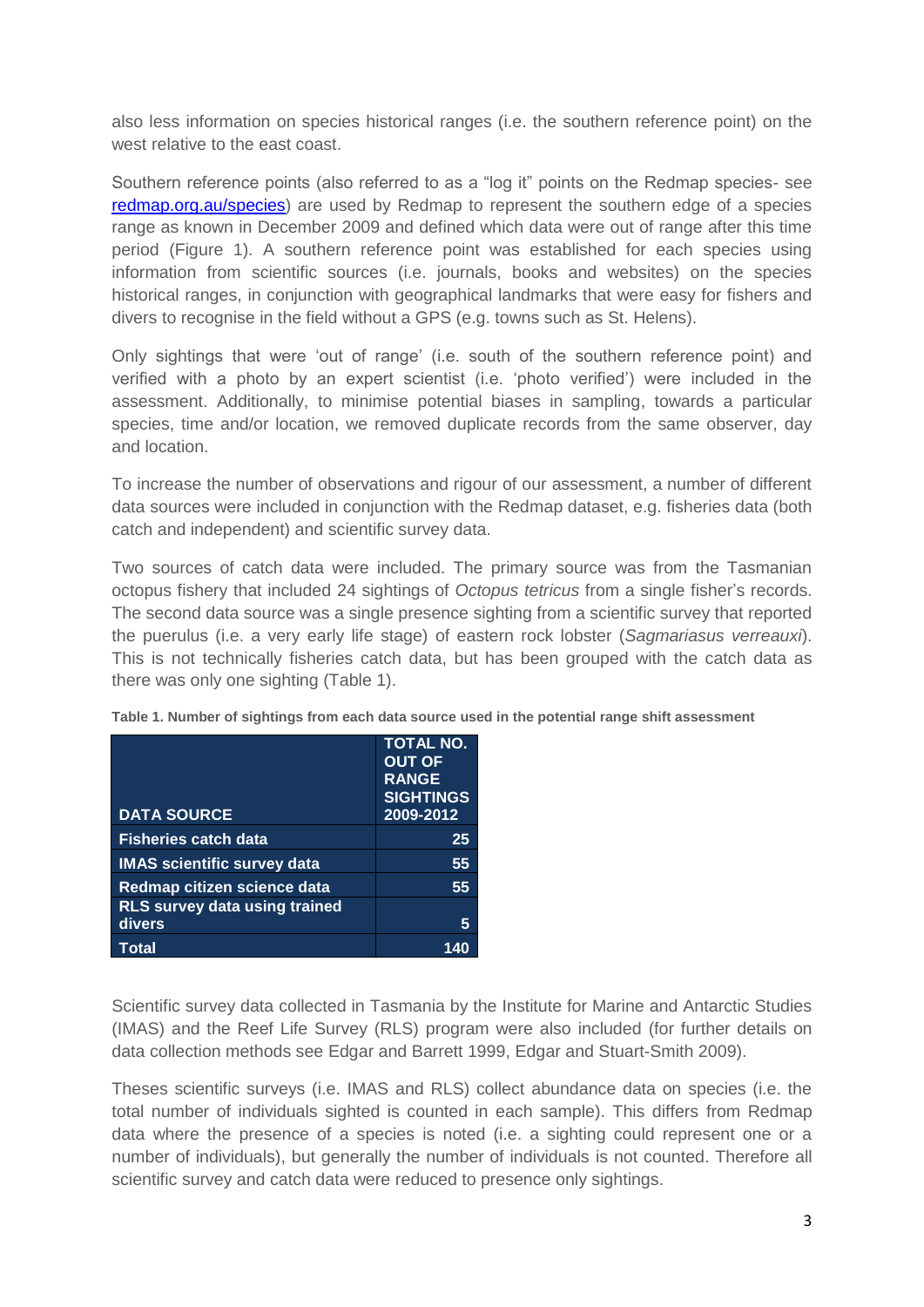### **Developing and applying a framework for assessing overall confidence in potential range shifts**

The framework used a decision tree assessment approach similar to that used in classifying and detecting invasive species [\(Maguire 2004,](#page-8-12) [Westbrooks 2004\)](#page-8-13) to:

1. Classify evidence of potential range shift (i.e. extensions of southern range edges); and

2. Establish our confidence in southern reference points for each species (i.e. the locations that Redmap used to represent the southern edge of a species range) (Figure 2).

These two classifications were then combined to form an overall confidence in a potential range shift as a qualitative "early indication" of species shifts (Figure 2).



**Figure 2. Framework for assessing overall confidence in potential range shifts**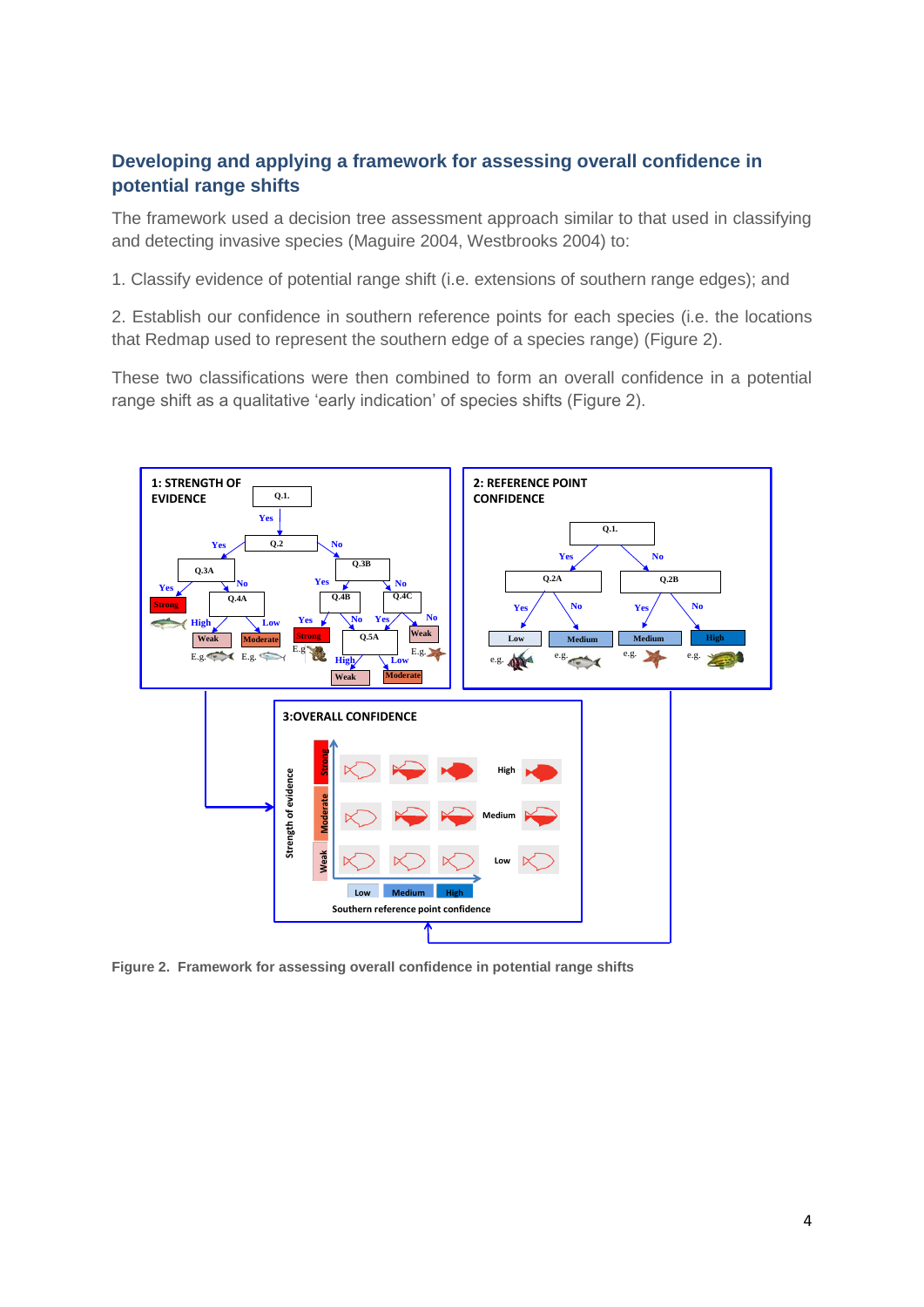#### **Strength of evidence**

The first strength of evidence decision tree was based on five questions devised by expert contributors to develop our ecological understanding, while maximising the application of the data (Figure 3).

In those questions that focused on consistency through time (i.e. whether the species was spotted out of range in multiple years and/or in winter), we were trying to establish if a species was just visiting over the three year assessment period (i.e. a "vagrant" species) or had become a likely resident (outside of their historical range). It is normal for species to be observed occasionally outside their expected distribution, so occasional sightings can indicate that the species was just "visiting", which provides weaker support for a range shift. Contrary to this, consistent sightings through time can indicate the species may have become a resident outside of where it was previously located and provides stronger evidence of a potential shift.

Consistent sightings of a species through time also depends on whether a species generally remains present in an area all year round (i.e. is not migratory) or if it moves to different areas during different seasons (i.e. is migratory). For species that maintain the same distribution throughout the year, sightings over the cooler winter months provide stronger evidence of a range shift. On the other hand, if the distribution of a species generally moves on a seasonal basis we would not expect it to be present during winter, so for these species we only asked whether it was sighted over multiple years (Figure 3).



**Figure 3. The decision tree used to classify strength of evidence of a potential range shift for species with more than one sighting. Example species that were assigned to different classifications in the tree are noted (L-R: Yellowtail kingfish-***Seriola lalandi***, Tailor-** *Pomatomus saltatrix***, Frigate mackerel-** *Auxis thazard***, Gloomy octopus-** *Octopus tetricus* **and Firebrick seastar-** *Asterodiscides truncatus***) that separated into the different classification categories are noted.** 

We also incorporated detectability into the assessment because species that are harder to observe by divers or catch by fishers (i.e. had "low" detectability) were more likely to have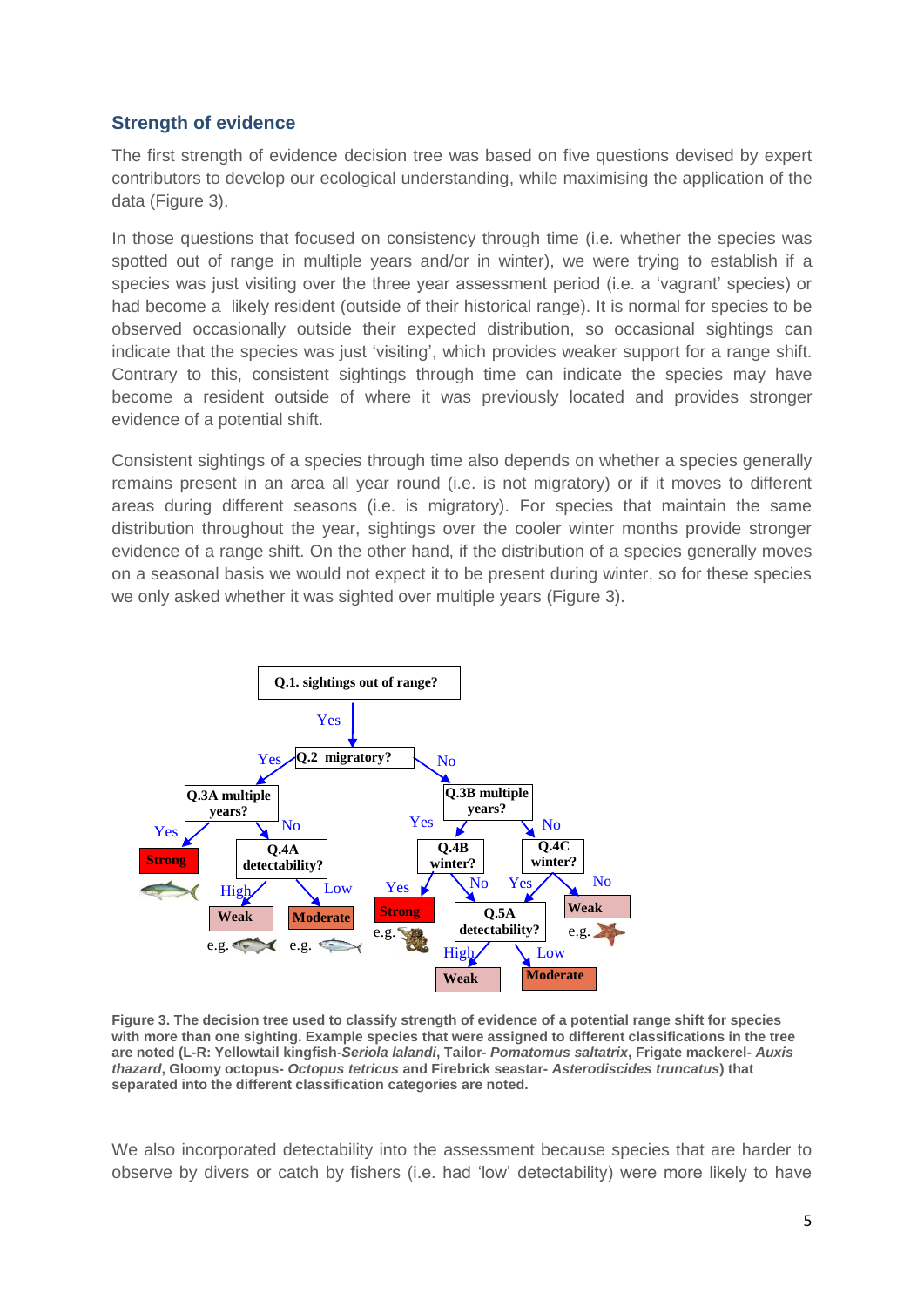fewer sightings and consequently be classified in the "weak" evidence category– irrespective of whether they were actually present or not. To compensate for this we established how easy or hard species were to spot/detect. If they were easy to spot, but not consistently observed they were classified as "weak" evidence, but if they were hard to spot and not consistently observed they were classed as "moderate" (Figure 3).

#### **Confidence in the southern reference point**

The second decision tree classified confidence in the southern reference point (Figure 4). This decision tree included questions that evaluated whether there was disagreement between references that described species historical ranges and whether there was disagreement between the southern reference point used by Redmap and the maximum southern range edge as described in the literature (Figure 4).



**Figure 4. The decision tree used to classify confidence in a species southern reference point. Example species assigned to different confidence level classifications (L-R: Old wife-** *Enoplosus armatus***,Tailor-***Pomatomus saltatrix***, Firebrick seastar-** *Asterodiscides truncatus***, Rainbow cale-** *Heteroscarus acroptilus***)**

#### **Overall confidence**

The approach used to combine the classifications from the strength of evidence and the southern reference point confidence to generate the overall confidence is simple, conservative and has been used in other prominent report cards [\(e.g. MCCIP 2010\)](#page-8-14). The approach is conservative because the overall confidence is defined by the minimum strength of evidence or the minimum southern reference point confidence. Therefore, overall confidence in a potential range shift can only be "high" when both strength of evidence for a range shift is 'strong' and confidence in the southern reference point is 'high' (Figure 5).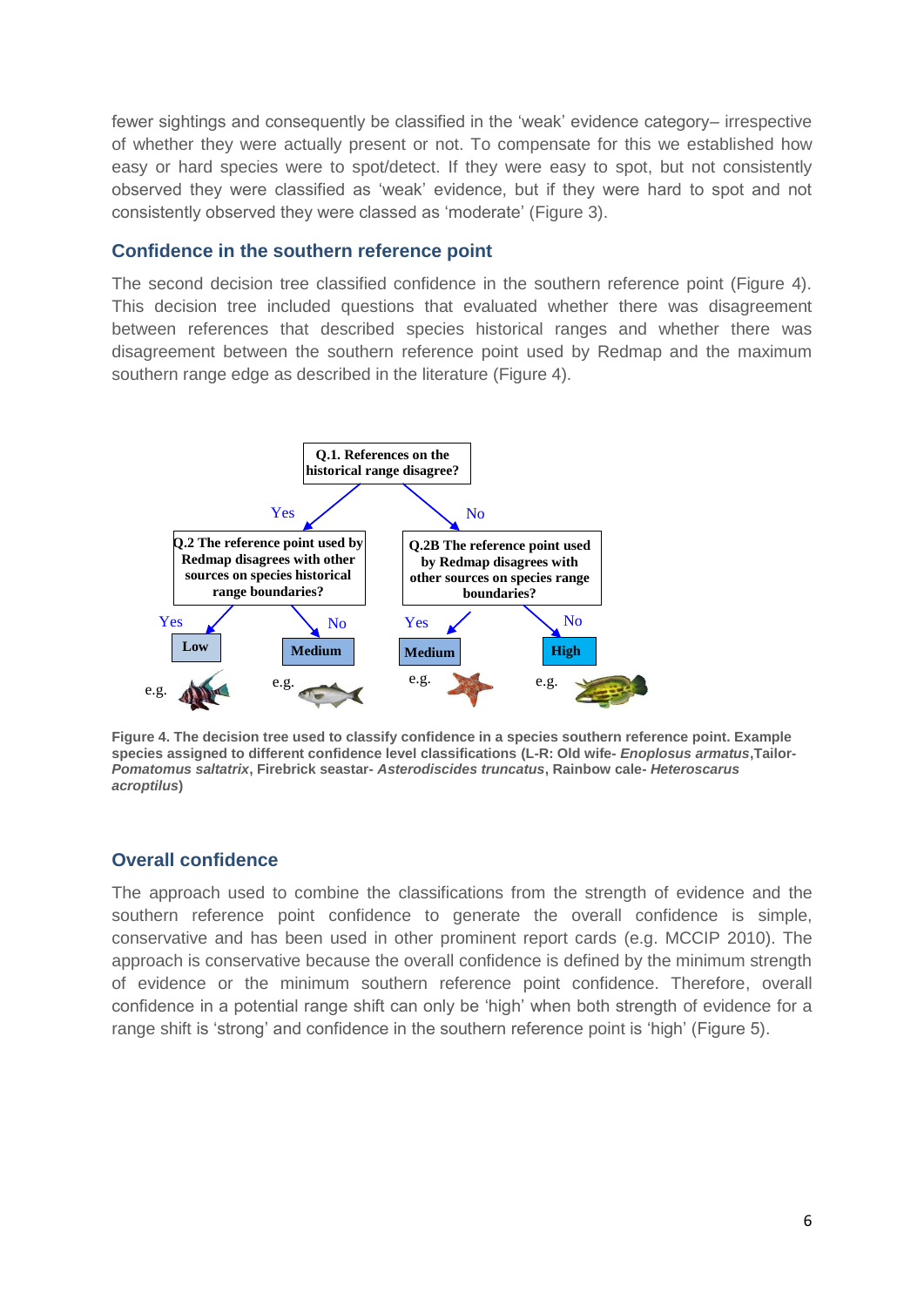

**Figure 5. Diagrammatic representation of how overall confidence is formulated from strength of evidence and the southern reference point**

#### **Incorporating feedback from the community**

Upon completion of the report card six divers and six fishers volunteered to give feedback on draft versions of the report card. Fishers and divers were specifically asked if there was any part of the results that they did not understand and what could be improved as far as clarity and appearance on all pages. This feedback improved the communication of the results to maximise the impact and uptake of the report card by the wider community.

# **IMPLICATIONS FOR THE PUBLIC, MANAGERS AND SCIENTISTS**

The report card highlights to the public, natural resource managers and scientists the species off the coat of Tasmania that have likely shifted their ranges in the past three years. Additionally, the confidence in southern reference points reveals knowledge gaps and discrepancies that can be improved upon with further research and data collection.

The flow-on effects of this assessment include: better informed management and direction of research efforts to priority species, greater public awareness about potential changes in their local marine system and increased preparedness in dealing with future changes.

In terms of how the report card influences the general public, we anticipate a two-fold impact. The first is to inform the public on how their data are used and what it is telling us about potential range shifts (i.e. the overall confidence in a potential range shift). The second is to acknowledge the importance of volunteer contributions to the scientific community through this high quality research output.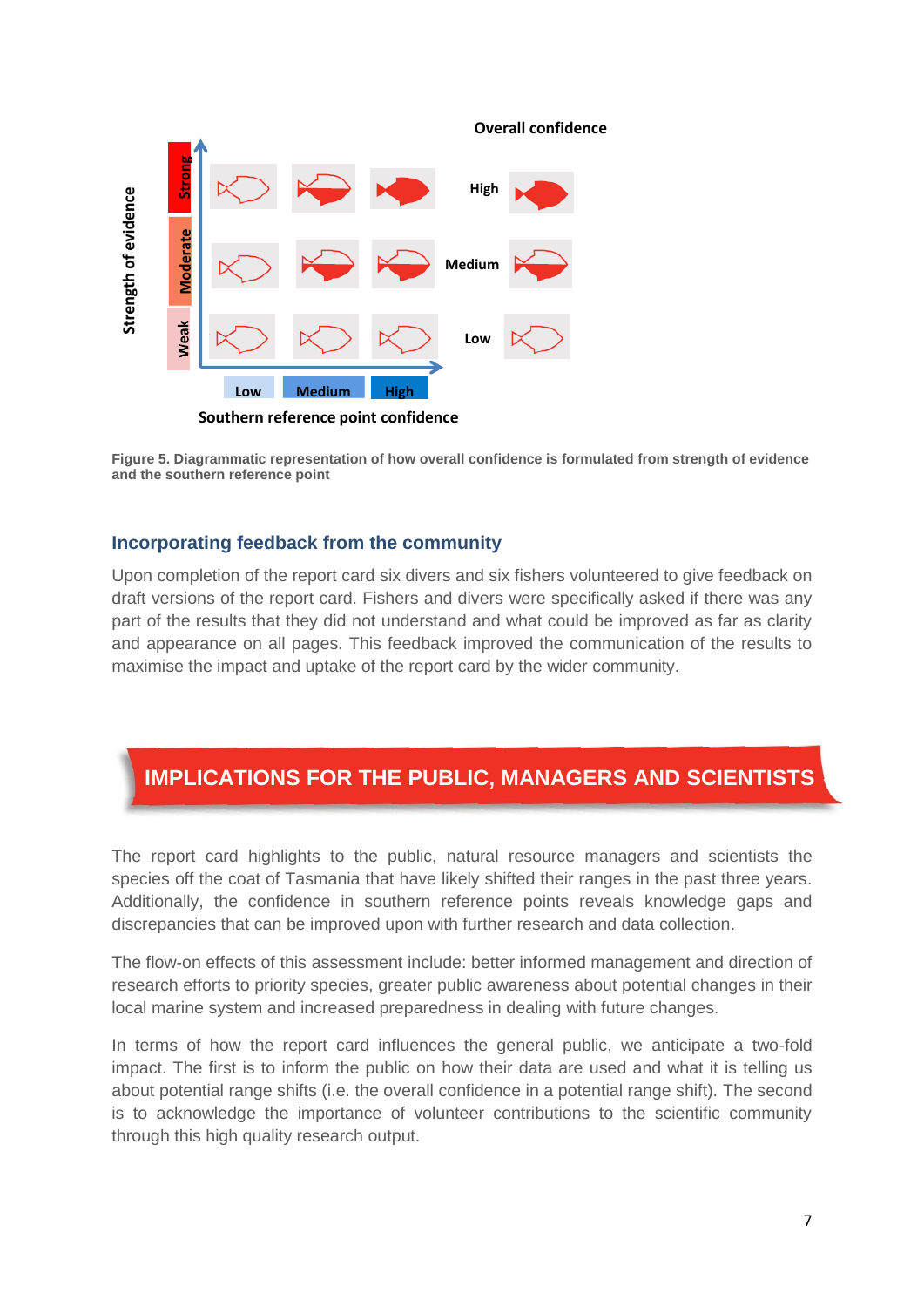# **RESULTS AND FURTHER INFORMATION**

For the results from this assessment please see the Redmap Tasmania Report card ([http://www.redmap.org.au/article/the-redmap-tasmania-report-card/\)](http://www.redmap.org.au/article/the-redmap-tasmania-report-card/) and for further details on methods and results please contact Dr. Lucy Robinson at [lucy.robinson@utas.edu.au.](mailto:lucy.robinson@utas.edu.au)

## **Acknowledgements**

Thanks to fishers and divers who participated in the review process and to John Keane for providing useful comments and facilitating feedback from divers.

### **This Report card was funded by:**



# **Redmap Tasmania is supported by:**



# **REFERENCES**

- <span id="page-7-2"></span>Angert, A. L., L. G. Crozier, L. J. Rissler, S. E. Gilman, J. J. Tewksbury, and A. J. Chunco. 2011. Do species' traits predict recent shifts at expanding range edges? Ecology Letters **14**:677-689.
- <span id="page-7-0"></span>Burrows, M. T., D. S. Schoeman, L. B. Buckley, P. Moore, E. S. Poloczanska, K. M. Brander, C. Brown, J. F. Bruno, C. M. Duarte, B. S. Halpern, J. Holding, C. V. Kappel, W. Kiessling, M. I. O"Connor, J. M. Pandolfi, C. Parmesan, F. B. Schwing, W. J. Sydeman, and A. J. Richardson. 2011. The Pace of Shifting Climate in Marine and Terrestrial Ecosystems. Science **334**:652- 655.
- <span id="page-7-1"></span>Chen, I. C., J. K. Hill, R. Ohlemuller, D. B. Roy, and C. D. Thomas. 2011. Rapid Range Shifts of Species Associated with High Levels of Climate Warming. Science **333**:1024-1026.